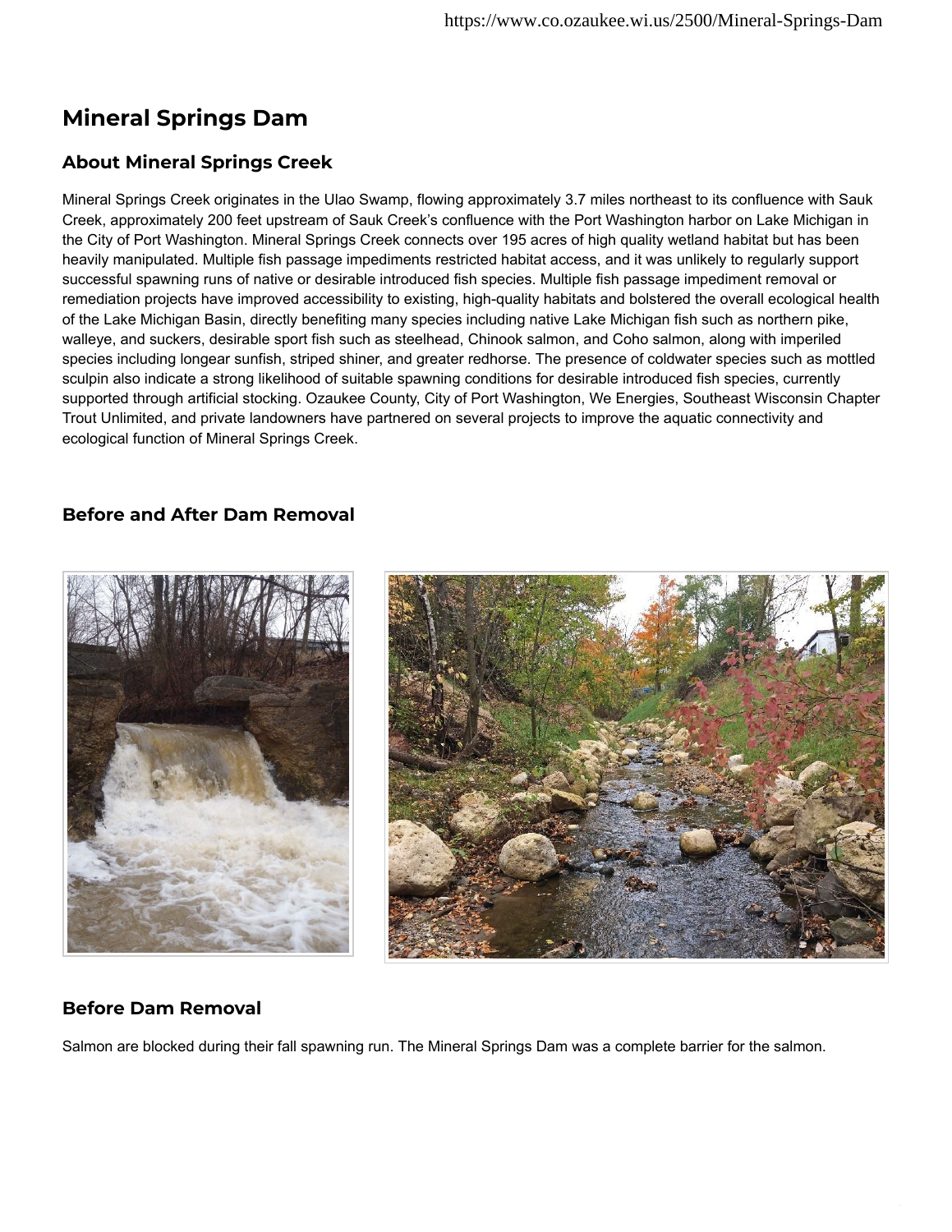

#### **Removing the Mineral Springs Dam**

The Mineral Springs Dam was removed in June of 2016. Salmon are now able to continue upstream past the site of the former Mineral Springs Dam.



## **Project Pictures**

#### **Project Accomplishments**

Ozaukee County and partners removed a failing dam on Mineral Springs Creek. Project activities on Mineral Springs Creek reconnected 1.02 stream miles and 25.3 acres of wetland habitat to Lake Michigan, directly benefiting seasonal spawning runs of northern pike, suckers and redhorse, and several salmonids. General project accomplishments and ongoing goals include: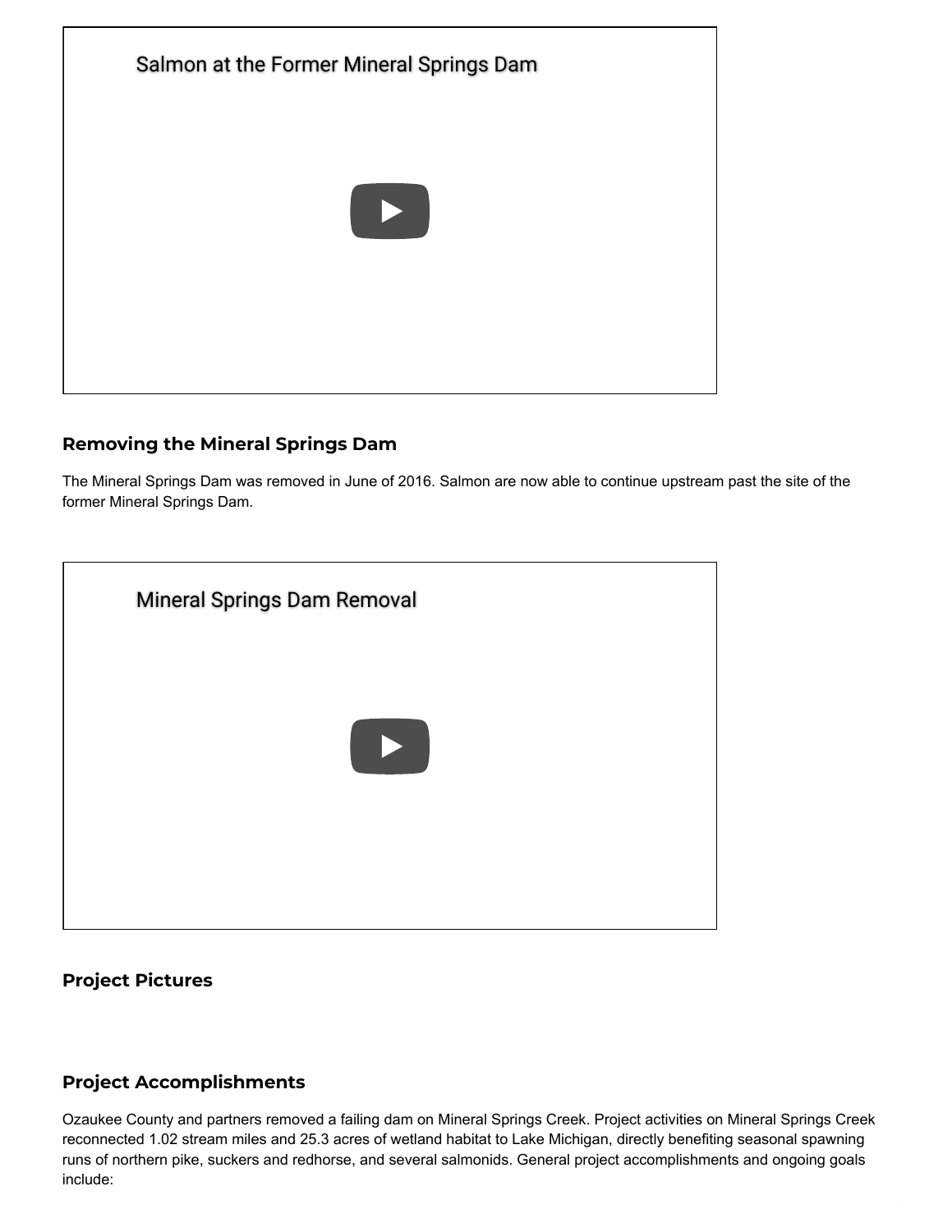- (1) Remediation of two large-scale fish passage impediments on Mineral Springs Creek
- (2) Restored aquatic life access to existing spawning and rearing habitat
- (3) Improved recruitment from existing habitats
- (4) Ongoing demonstration of successful utilization of the stream through active fisheries monitoring
- (5) Improved genetic and biological diversity of remnant and/or desirable fish species
- (6) Help supplant the need for artificial stocking of salmonid fish species

## **Related Work on Mineral Springs Creek**

The Mineral Springs Dam removal has been part of a much broader effort to improve aquatic connectivity on tributaries to the Lake Michigan that has been supported by additional funding entities including USFWS, NFWF, WDNR, FFLM, and Wisconsin Coastal Management Program (WCMP) both during the dam removal and restoration and culvert removal projects as well as the inventory of habitat and fish passage impediments on additional Lake Michigan tributary streams. The Department has completed additional aquatic connectivity work on Mineral Springs Creek in conjunction with GLFT funded activities including modifications to the existing culvert at Division Street to eliminate perched conditions and to improve flow depths, removal of concrete debris from the channel near the Oakland Avenue crossing, and multiple log and debris jam removals throughout the stream corridor completed through volunteer assistance and youth conservation corps (e.g., Trout Unlimited work day). The Department also completed a culvert replacement at the Park St. crossing.

**Map of Mineral Springs Creek**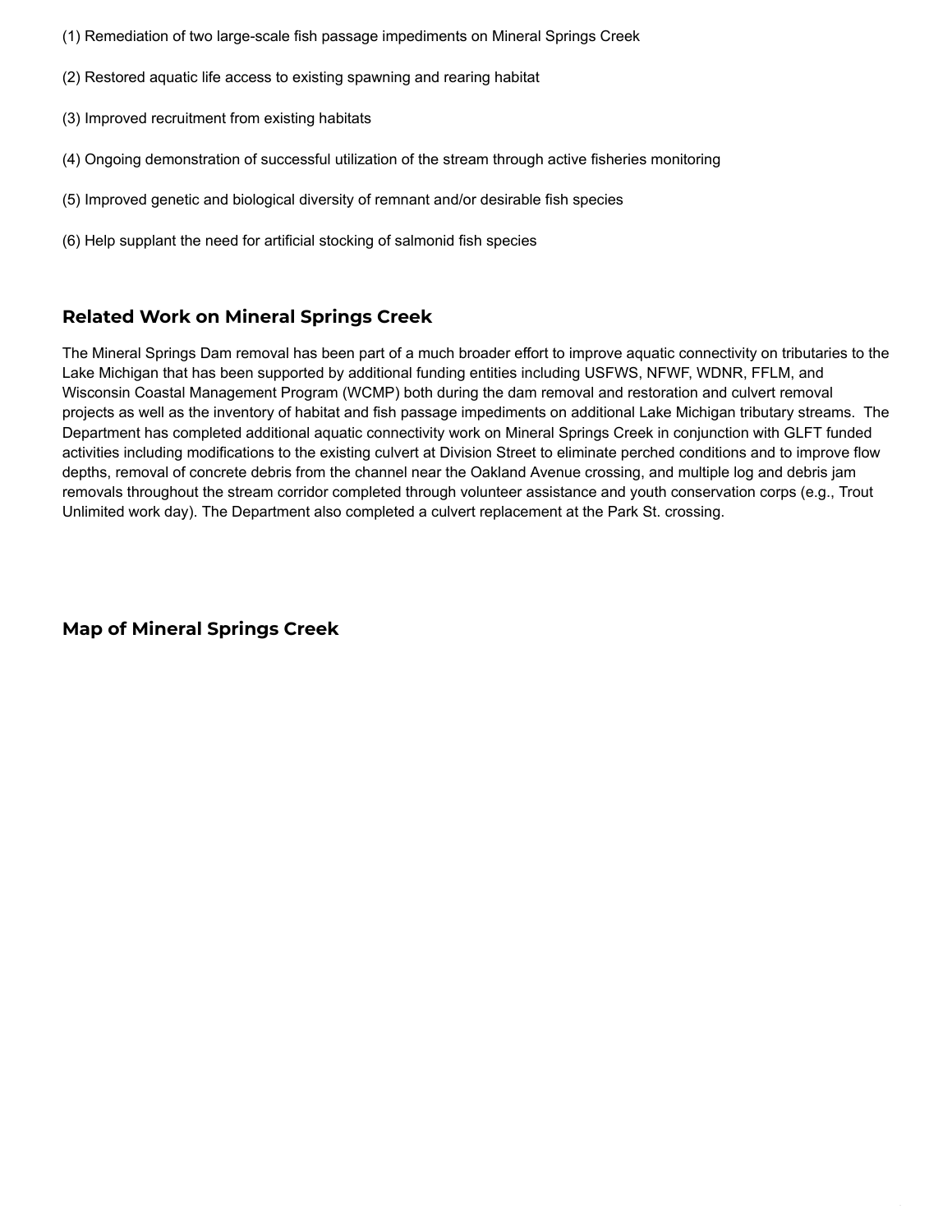

#### **Funding Sources**







# **Contact Us**

Ozaukee County 121 W. Main St. P.O. Box 994 Port Washington, WI 53074

# **[Quick](https://www.co.ozaukee.wi.us/QuickLinks.aspx?CID=43,) Links**

[Facilities](http://www.co.ozaukee.wi.us/1220/Facility-Rentals) Rental Land Info [Maps](https://ocgeohub-ozaukee.hub.arcgis.com/) and Apps Aging and Disability [Resource](https://www.co.ozaukee.wi.us/244/Aging-Disability-Resource-Center-ADRC) Center

# **Hot [Topics](https://www.co.ozaukee.wi.us/QuickLinks.aspx?CID=44,)**

[Calendar](https://www.co.ozaukee.wi.us/calendar.aspx) **[Employment](https://newton.newtonsoftware.com/career/CareerHome.action?clientId=8a7883d06b7b7d2d016b8fe5df8e0803)** [Notify](https://www.co.ozaukee.wi.us/list.aspx) Me